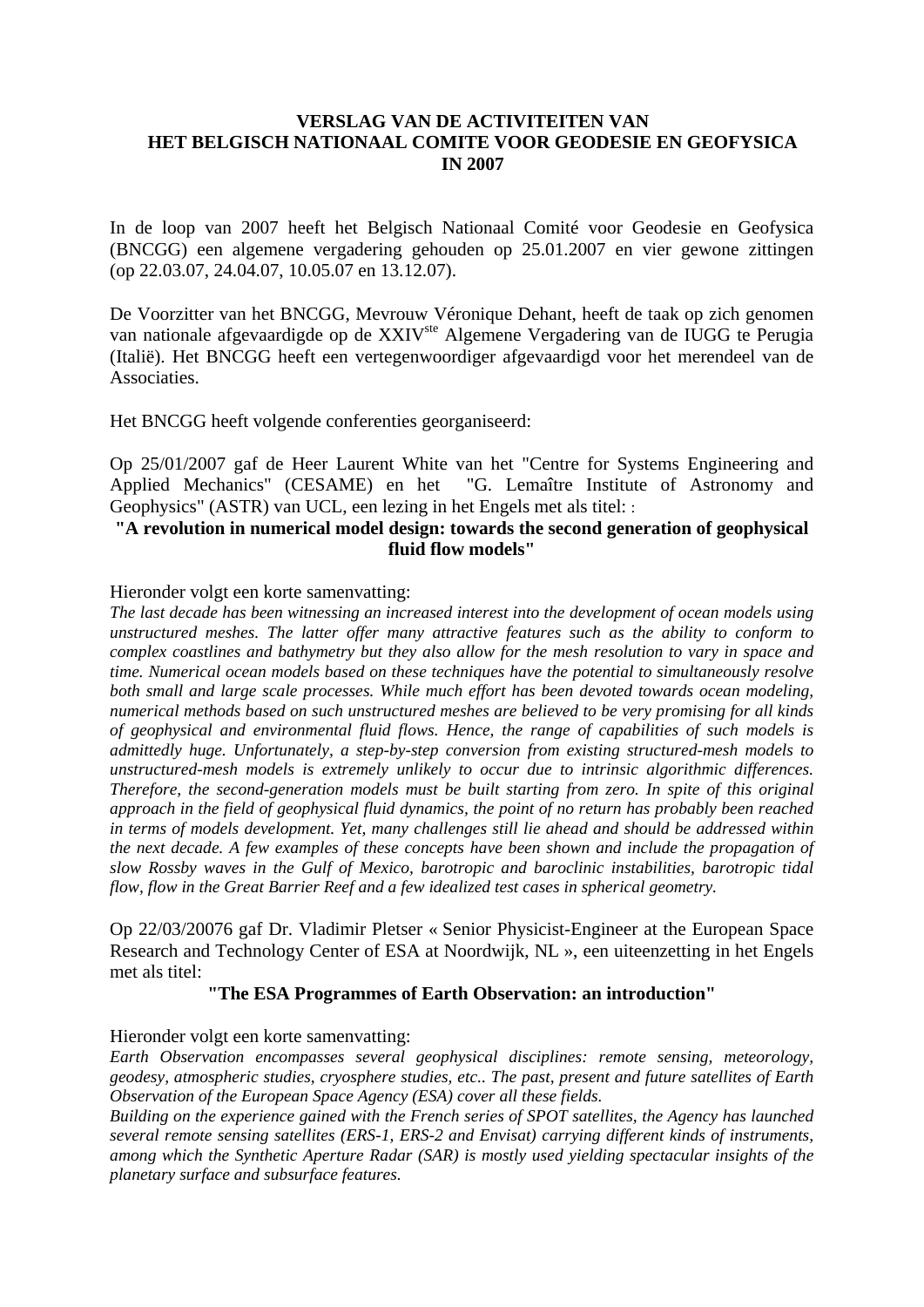*ESA Meteorological satellites encompass three series of satellites, Meteosat-1 to -7 (from 1977 to 1997), MSG-1 and -2 (2002 and 2005), and Metop-1 (launched in. 2006), yielding information on weather evolution and patterns. Future developments include the new MTG (Meteosat Third Generation) series.* 

*In the frame of the Earth Exploration programme, ESA is preparing six missions to study Earth's atmosphere, biosphere, hydrosphere, cryosphere and interior, with the overall emphasis on learning more about the interactions between these components and the impact that human activity is having on the Earth's natural processes. The first of these missions GOCE (Gravity Field and Steady-State Ocean Circulation Explorer) will be launch at the end of 2007. It will be followed in 2009 by ADM-Aeolus (Atmospheric Dynamics Mission) which will observe global vertical wind profiles, Earth's gravity field and the geoid. After the launch failure of the first Cryosat in 2005, Cryosat-2 will be launched in 2009 with a radar-altimeter to measure thickness variations of Earth's continental ice sheets and marine ice cover. The mission SMOS (Soil Moisture and Ocean Salinity) foreseen for 2008 will study ocean salinity, the water cycle and soil moisture, all vital indicators for weather forecasting, climate monitoring and prediction of extreme events on Earth. The SWARM mission is a four-year mission foreseen to be launched in 2010, designed to investigate Earth's magnetic field. EarthCARE (Earth Clouds, Aerosols and Radiation Explorer), due for launch in 2012, is a cooperative mission with Japan, addressing the interactions between clouds, radiative and aerosol processes.* 

*Finally, the joint GMES (Global Monitoring for Environment and Security) initiative between the European Union and ESA will collect and manage environmental and civil security data and information. Several series of satellites, known as Sentinels, are under study and the first Sentinels will be launched in 2011.* 

*The conference reviewed these missions and presented some main characteristics of some of them.* 

Op 24/04/2007 gaven Mevr. Rosalyn Pertzborn « Office of Space Education of the University of Wisconsin-Madison » en de Heer Sanjay S. Limagne « Senior Scientist at the Space Science and Engineering Center of NASA », een uiteenzetting in het Engels met als titel: **"Back to Venus and in the future to Jupiter with Juno"**

### Hieronder volgt een korte samenvatting:

*The last decade has been witnessing an increased interest into the development of ocean In April 2006, the Venus Express Spacecraft was inserted into orbit around Venus and has been returning data that is helping scientists make new discoveries. Venus has been explored in the past by many missions from the US and the Soviet Union, and soon even Japan will launch a mission to Venus. These missions have ranged from flyby spacecraft, orbiters, instrumented probes descending down to the surface, and even balloons.* 

*Juno, NASA's second New Frontiers mission is currently being developed to explore Jupiter with an orbiting spacecraft, with the main purpose to investigate Jupiter's interior structure, its deep atmosphere, its intense magnetosphere and aurora. Juno follows the fly-by survey missions of Pioneer 10, Pioneer 11, Voyager 1, and Voyager 2, and a deeper exploration by Galileo Orbiter over a period of several years.* 

*These missions have been and will be carried out to help us understand how the planets evolved, and understand the differences between the planets.* 

Op 10/05/2007 gaf Dr. Jim Ray van "National Geodetic Survey (NOAA)" in Washington, een uiteenzetting in het Engels met als titel:

### **"Anomalous Harmonics in the Spectra of GPS Position Estimates"**

### Hieronder volgt een korte samenvatting:

*Prior studies of the power spectra of GPS position time series have found pervasive seasonal signals against a power-law background of flicker noise plus white noise. Dong et al. (2002) estimated that less than half the observed GPS seasonal power can be explained by redistributions of geophysical fluid mass loads. Much of the residual variation is probably caused by unidentified GPS technique errors and analysis artefacts. Among possible mechanisms, Penna and Stewart (2003) have shown*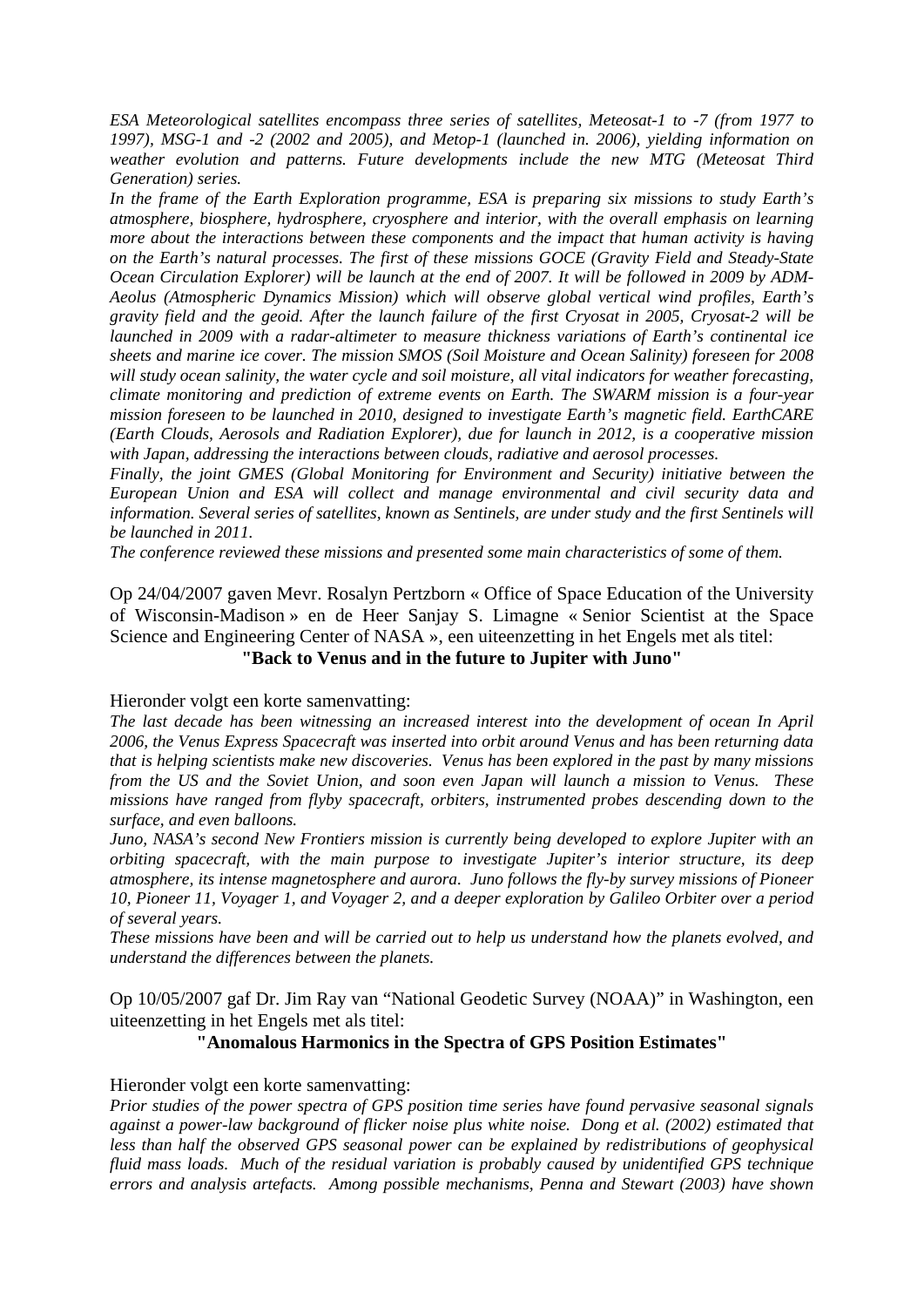*how unmodelled analysis errors at tidal frequencies (near 12- and 24-hour periods) can be aliased to longer periods very efficiently. Signals near fortnightly, semi-annual, and annual periods are expected to be most seriously affected.* 

*We have examined spectra for the 167 sites of the International GNSS (Global Navigation Satellite Systems) Service (IGS) network having more than 200 weekly measurements during 1996.0-2006.0. The non-linear residuals of the weekly IGS solutions that were included in ITRF2005, the latest version of the International Terrestrial Reference Frame (ITRF), have been used. To improve the detection of common-mode signals, the normalized spectra of all sites have been stacked, then smoothed with a boxcar filter (full width of 0.05 cycle per year, cpy), for each local north (N), east (E), and height (H) component. The stacked, smoothed spectra are very similar for all three components. Peaks are evident at harmonics of about 1 cpy up to at least 6 cpy, but the peaks are not all at strictly 1.0 cpy intervals. Based on the 6th harmonic of the N spectrum, which is among the sharpest and largest, and assuming a linear overtone model, then a common fundamental of 1.040 ± 0.008 cpy can explain all peaks well, together with the expected annual and semi-annual signals.* 

*A flicker noise power-law continuum describes the background spectrum down to periods of a few months, after which the residuals become whiter.* 

*Similar sub-seasonal tones are not apparent in the residuals of available satellite laser ranging (SLR) and very long baseline interferometry* 

*(VLBI) sites, which are both an order of magnitude less numerous and dominated by white noise. There is weak evidence for a few isolated peaks near 1 cpy harmonics in the spectra of geophysical loadings, but these are much noisier than for GPS positions. Alternative explanations related to the GPS technique are suggested by the close coincidence of the period of the 1.040 cpy frequency, about 351.2 days, to the "GPS year"; i.e., the interval required for the constellation to repeat its inertial orientation with respect to the sun. This could indicate that the harmonics are a type of systematic error related to the satellite orbits. Mechanisms could involve orbit modelling defects or aliasing of site-dependent positioning biases modulated by the varying satellite geometry.* 

Op 13/12/2007 gaf Dr. Gerald Ernst van de Universiteit Gent, een uiteenzetting in het Engels met als titel:

## *"Understanding how volcanoes and eruptions work: Insights from observations and analogue modeling; what, how and what for?"*

#### Hieronder volgt een korte samenvatting:

*Many aspects of how volcanoes and eruptions work remain incompletely understood to the extent that in most cases the character of eruptions cannot yet be anticipated. Hundreds of active volcanoes in the developing world are yet to be documented and monitored. Only 200-300 of the 1500 potentially active volcanoes have been studied and are continuously monitored with state-of-the-art monitoring techniques. Volcanology is a young and exciting science only just starting to find its marks. New insights into the mechanics of eruptions and volcanoes can come from documenting unstudied volcanoes and volcanic phenomena in the field, in the lab or by taking advantage of advances in integrated remote sensing techniques, as well as from new applications of first principles of geological fluid mechanics or cloud physics to volcanic phenomena. In the lab, the simplest possible scaled-down geological fluid dynamics experiments focus on one aspect of the phenomenon at a time that can be carried out and modelled theoretically, with predictions subsequently compared to natural observations. Such simple experiments and comparative work typically provide the most insights.* 

 *The analogue modelling approach is illustrated to show how it enables to advance understanding of the dynamics of particulate dispersal from turbulent jets, plumes or associated gravity currents in a still ambient or in a crossflow. Geological examples of such flows include deep-sea black smokers and turbidity currents, powder snow avalanches and desert dust storms, as well as flows produced by explosive volcanic eruptions. During a plinian eruption for example, a 1000°C hot multiphase flow mixture exits the vent vertically at 100s m/s, entrains air and heats it up and can produce a turbulent jet developing into a buoyant plume and finally a radially-spreading gravity current intruding the cold upper troposphere or lower stratosphere, at ca.10-50km elevation before interacting with crosswinds. Eruption column gravitational instability can produce collapsing fountains and hot, ground-hugging*